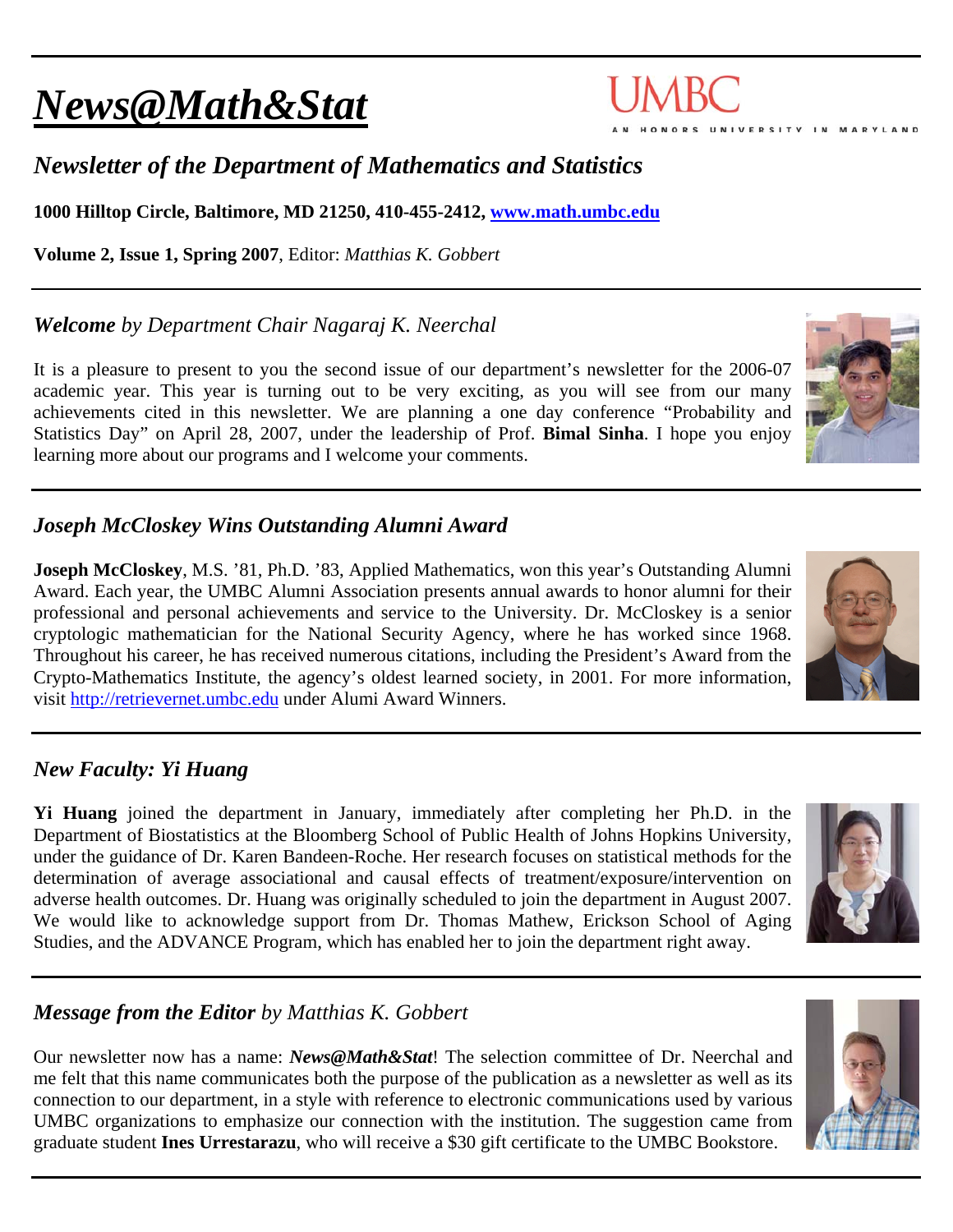#### *News from the Graduate Program by Graduate Director Muddappa S. Gowda*

I am pleased to tell you that 2006 was a very good year for graduations. In this year, we had 8 students receiving their Ph.D. (2 in Mathematics and 6 in Statistics) and 5 students receiving their M.S. (1 in Mathematics and 4 in Statistics). We congratulate our December 2006 Ph.D. graduates **Tetyana Vdovina** (Advisor Dr. Minkoff), **Pranab Mitra** (Advisor Dr. Sinha), and **Ronny Vallejos** (Advisor Dr. Rukhin). We also congratulate **Chen Lai** for getting his M.S. in Mathematics, and **Martin Klein** and **Justin Newcomer** for getting their M.S. in Statistics. We expect even more graduations this year. The Graduate Program Committee is processing numerous applications for admission and we hope to recruit many new students for the fall semester.

## *News from the Undergraduate Program by UG Director Thomas Armstrong*

In the December 2006 commencement, 14 degrees (equally divided between B.A. and B.S.) were awarded to Mathematics majors, with three dual degrees or second majors with the other degrees being Financial Economics and Computer Science. One B.S. degree was awarded in Statistics. In addition, Mathematics minors were earned by a Computer Science and a Computer Engineering degree recipient. These degrees were in addition to 10 in Mathematics awarded in August 2006. In May 2007, we again expect a large number of degrees to be awarded. Citi Financial Corporation has initiated a scholarship program for students pursuing education certification in STEM areas (Science, Technology, Engineering, and Mathematics). **Kathleen Carter**, **Theresa Reiber**, and **Joshua Okoniewski** are recipients from Mathematics for this year.

#### *News from the MSGSA by President Justin Newcomer*

The Mathematics and Statistics Graduate Student Association (MSGSA) has been recognized by UMBC as a new graduate student organization, starting with the Spring 2007 semester. The purposes of the MSGSA are to represent the graduate students in the department and to provide a forum for discussion of all matters concerning Mathematics and Statistics graduate students. **Justin Jacobs**, **Olena Shevchenko**, **Ravi Siddani**, and **Elizabeth Stanwyck** played a vital role in starting the organization. The MSGSA officers for 2007 are **Justin Newcomer** (President), **Alen** 

**Agheksanterian** (Vice President and GSA Senator for Mathematics), **Martin Klein** (Secretary), **Elizabeth Stanwyck** (Treasurer), and **Ravi Siddani** (GSA Senator for Statistics).

#### *News from the Council of Majors and Pi Mu Epsilon by President Michael Atamas*

There are lots of exciting things happening with the Pi Mu Epsilon Honors Society and the Mathematics/Statistics Council of Majors. This year we started a monthly lecture series for math students which was inaugurated by Dr. **Donniell Fishkind** (photo), a UMBC alumnus and faculty member at Johns Hopkins University, with a talk entitled "*Applications of Combinatorics and Graph Theory to Medical Imaging Problems*." Starting this Spring, we will also offer tutoring for upper level mathematics classes for the first time. These sessions, organized by Pi Mu Epsilon, will take place Fridays from 12:00-1:00 at the Study Place in the University Center. For those who cannot attend, we are also compiling a list of private tutors.







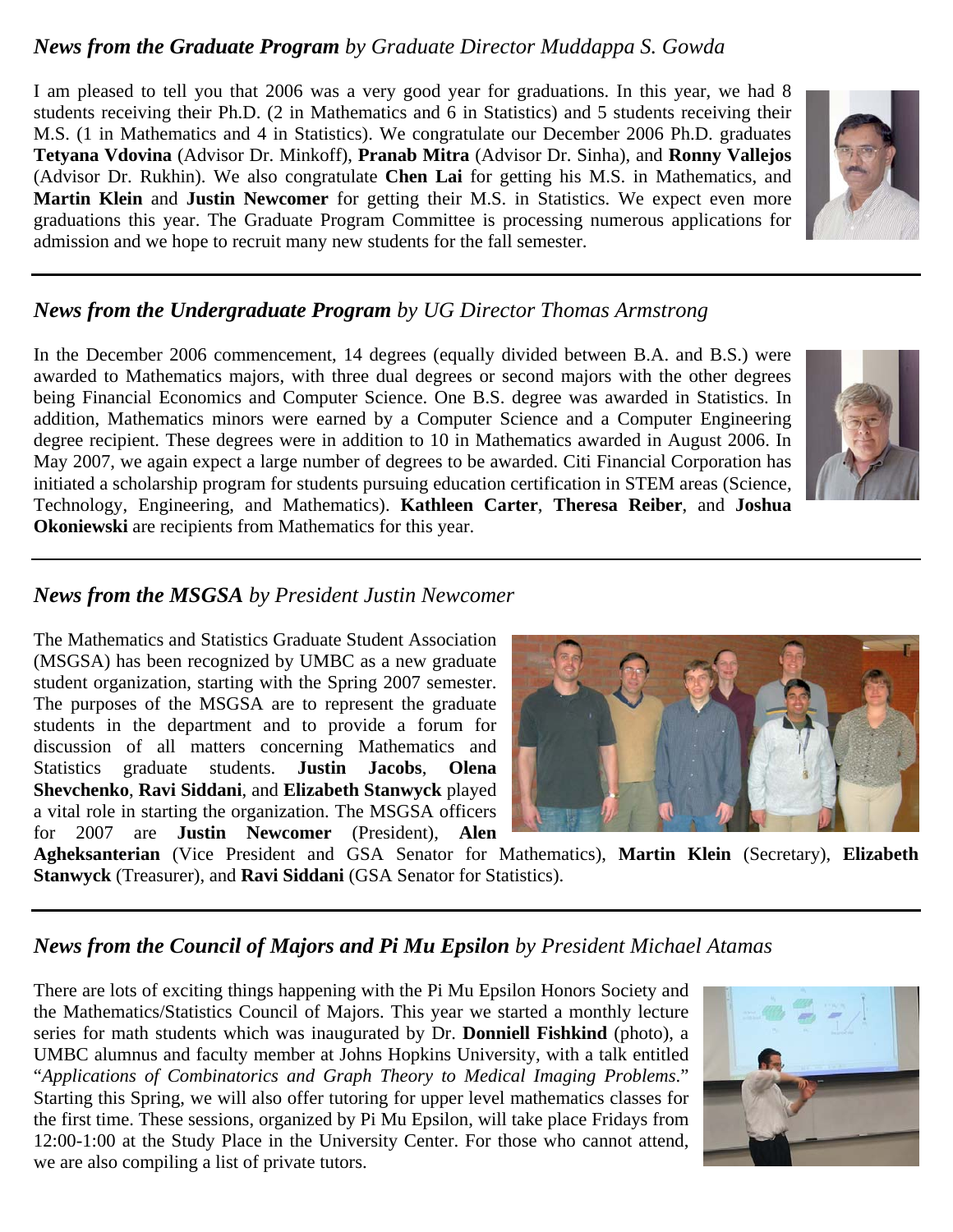

*Conference in Honor of Prof. Thomas I. Seidman by Matthias Gobbert and Kathleen Hoffman* 

On October 28-29, 2006, the Department of Mathematics and Statistics held a two-day conference on "*Advances in Control of Partial Differential Equations*" in honor of Prof. **Thomas I. Seidman** on the occasion of his 70th birthday and his 35th year of service to UMBC. Having a conference organized for an individual scholar is a high honor in the mathematical sciences, and Prof. Seidman deserved it amply for his outstanding research record of over 150 publications with more than 60 collaborators over a span of 50 years. The 92 participants from 26 institutions gathered in the large lecture hall of the new Public Policy building to hear eight distinguished speakers from universities including Harvard, Rutgers, Virginia, and Tennessee as they reviewed advances in the field of control of partial



differential equations. The panel discussion on future directions and emerging applications highlighted new areas of research, unresolved mathematical issues, and ideas for attracting students to the area of control theory. A welcome reception was held on the evening preceding the conference at the conference hotel and attended by Provost **Arthur Johnson**. A poster session and conference banquet was held the evening of October 28 in the Skylight Room of The Commons attended by Dean **Geoffrey Summers**. At the banquet, master of ceremonies Prof. **Manil Suri** and several



other friends and colleagues of the guest of honor related anecdotes and showed pictures that reflected the life of Prof. Seidman. The final program and a list of participants can be found on the conference web page at www.umbc.edu/seidman. The department used the opportunity of this occasion for publicity for its programs and we are happy that reports of the conference have appeared in UMBC's student newspaper *Retriever Weekly* and on UMBC's Research webpage, and will appear in the *IEEE Control Systems Magazine.* The conference was organized by Profs. **Matthias Gobbert** and **Kathleen Hoffman** (UMBC), and Prof. **Stuart Antman** (UMCP). The organizers gratefully acknowledge the financial support of the National Science Foundation, the Department of Mathematics and Statistics, and the College of Natural and Mathematical Sciences.